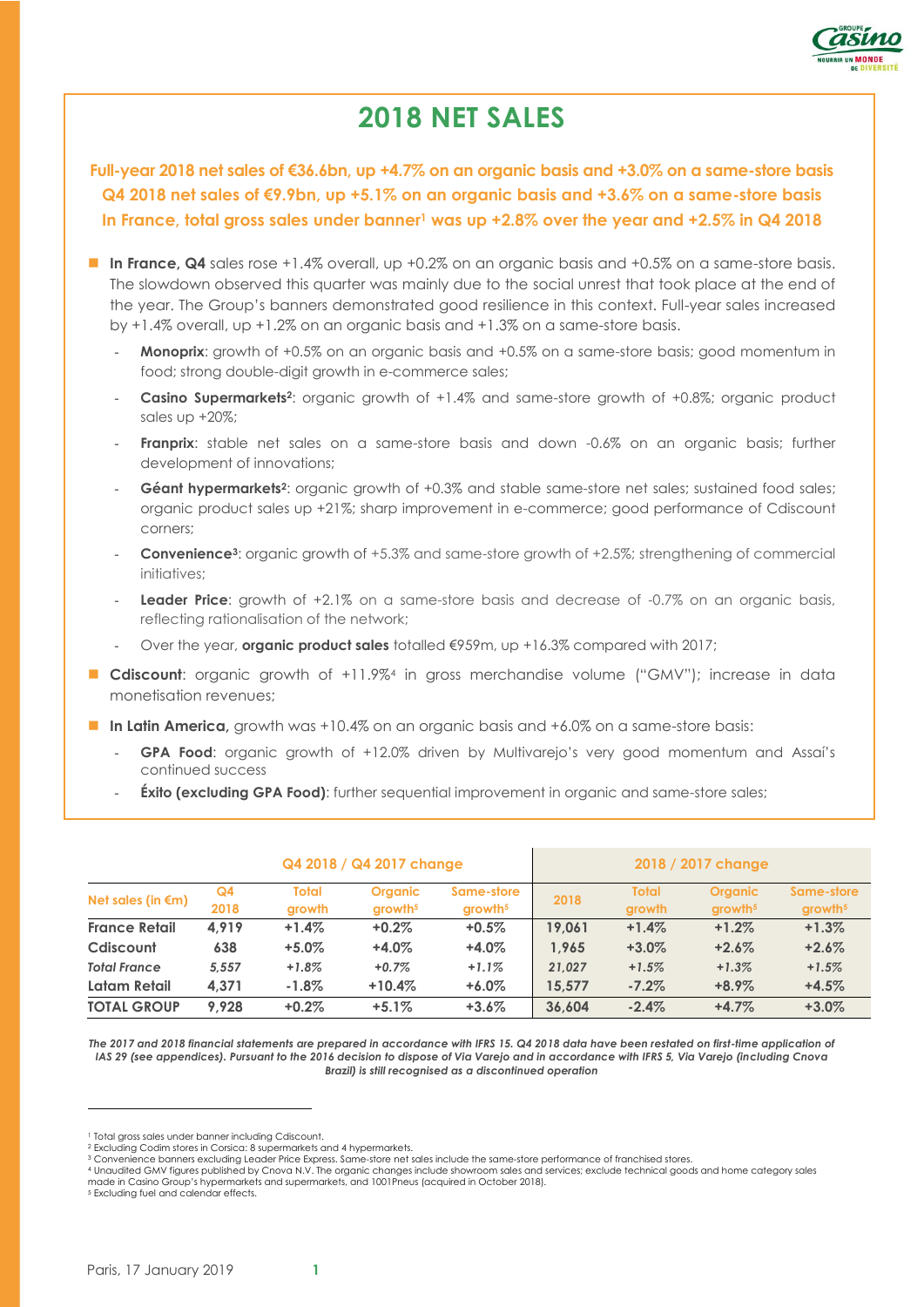

## **France Retail**

| Q3 2018 / Q3 2017 change                |            |                        |                                       |                                   | Q4 2018 / Q4 2017 change |                        |                                       |                                   |
|-----------------------------------------|------------|------------------------|---------------------------------------|-----------------------------------|--------------------------|------------------------|---------------------------------------|-----------------------------------|
| <b>BY BANNER (net sales, in</b><br>€m)  | Q3<br>2018 | <b>Total</b><br>growth | <b>Organic</b><br>growth <sup>1</sup> | Same-store<br>growth <sup>1</sup> | Q <sub>4</sub><br>2018   | <b>Total</b><br>growth | <b>Organic</b><br>growth <sup>1</sup> | Same-store<br>growth <sup>1</sup> |
| <b>Monoprix</b>                         | 1,049      | $+3.3%$                | $+1.8\%$                              | $+1.4%$                           | 1,231                    | $+5.0%$                | $+0.5%$                               | $+0.5%$                           |
| Franprix                                | 380        | $+2.7%$                | $+4.1%$                               | $+2.7%$                           | 406                      | $-2.3%$                | $-0.6\%$                              | $+0.0%$                           |
| <b>Supermarkets</b>                     | 878        | $+2.1%$                | $+1.9\%$                              | $+1.7\%$                          | 798                      | $+1.6%$                | $+1.1%$                               | $+0.8\%$                          |
| o/w Casino<br>Supermarkets <sup>2</sup> | 818        | $+2.4%$                | $+2.0%$                               | $+1.5%$                           | 762                      | $+1.9%$                | $+1.4%$                               | $+0.8\%$                          |
| <b>Hypermarkets</b>                     | 1,256      | $+2.2%$                | $+2.2%$                               | $+1.8\%$                          | 1,243                    | $+0.4%$                | $-0.4\%$                              | $-0.5\%$                          |
| o/w Géant <sup>2</sup>                  | 1,191      | $+3.2%$                | $+3.2%$                               | $+2.8%$                           | 1,188                    | $+1.0%$                | $+0.3%$                               | $+0.0\%$                          |
| o/w food                                | 821        | $+2.9%$                | $+4.4%$                               | $+4.5%$                           | 825                      | $+1.1%$                | $+0.5%$                               | $+0.7%$                           |
| o/w non-food                            | 147        | $-5.9\%$               | $-4.4%$                               | $-4.3%$                           | 161                      | $-4.2%$                | $-4.8%$                               | $-4.3%$                           |
| Convenience &<br>Other <sup>3</sup>     | 667        | $+1.5%$                | $+2.5%$                               | $+3.5%$                           | 616                      | $+2.1%$                | $+1.5%$                               | $+1.3%$                           |
| o/w Convenience <sup>4</sup>            | 390        | $+4.4%$                | $+4.3%$                               | $+3.2%$                           | 301                      | $+5.9%$                | $+5.3%$                               | $+2.5%$                           |
| Leader Price                            | 602        | $-1.2\%$               | $+0.0\%$                              | $+1.9\%$                          | 624                      | $-1.9\%$               | $-0.7\%$                              | $+2.1%$                           |
| <b>FRANCE RETAIL</b>                    | 4.832      | $+2.0%$                | $+2.0%$                               | $+1.9%$                           | 4.919                    | $+1.4%$                | $+0.2%$                               | $+0.5%$                           |

Total sales in the France Retail seament came to €4,919m this quarter, up +1.4% overall and +0.2% on an organic basis, including a scope effect of +0.8%. Same-store growth amounted to +0.5%. The calendar effect represented +0.5% and the fuel effect was stable. Total gross sales under banner<sup>5</sup> were up +2.5% this quarter. E-commerce amounted to 18% of the Group's activity in France this quarter. In addition, the Group continued to integrate independent retailers to the franchise network, with 4 joining this quarter, 20 over full-year 2018 and 12 supermarkets and hypermarkets specialised in the sale of fresh foods and operated by the Quattrucci family, since January 1, 2019.

For full-year 2018, growth came to +1.2% on an organic basis and +1.3% on a same-store basis. Total gross sales under banner<sup>5</sup> were up +2.8%.

- This quarter, **Monoprix** reported growth of +0.5% on an organic basis and +0.5% on a same-store basis. Food sales rose +1.9% on a same-store basis. Organic products sales posted strong growth of +13% this quarter. E-commerce sales delivered double-digit growth, driven by the ramp-up of Amazon Prime Now and a sharp acceleration in Monoprix.fr Fashion business. The banner is rolling out the Monop'Easy app to all of its stores. 12 new stores have been opened this quarter, including 9 Naturalia outlets (for a total of 188 Naturalia stores at year-end).
- **Casino Supermarkets<sup>2</sup>** advanced +1.4% on an organic basis and +0.8% on a same-store basis, continuing their development driven by the momentum of stores aligned with the new concept and the +20% increase in organic product sales. Following the inauguration of the "4 Casino" in October, the first 24/7 store was launched in Lyon. The banner has 3 new franchise stores this quarter, including 2 independent retailers joining the network.
- **Franprix** reported stable same-store sales, which were impacted in particular by the decline in tourism in Paris in December. Traffic was still growing, up +0.9%. The banner continued to

<sup>1</sup> Excluding fuel and calendar effects.

<sup>2</sup> Excluding Codim stores in Corsica: 8 supermarkets and 4 hypermarkets. <sup>3</sup> Other: mainly Vindémia and Cafeterias.

<sup>4</sup> Convenience banners excluding Leader Price Express. Same-store net sales include the same-store performance of franchised stores.

<sup>5</sup> Total gross sales under banner including Cdiscount <sup>6</sup> Online sales for banners in France and Cdiscount's GMV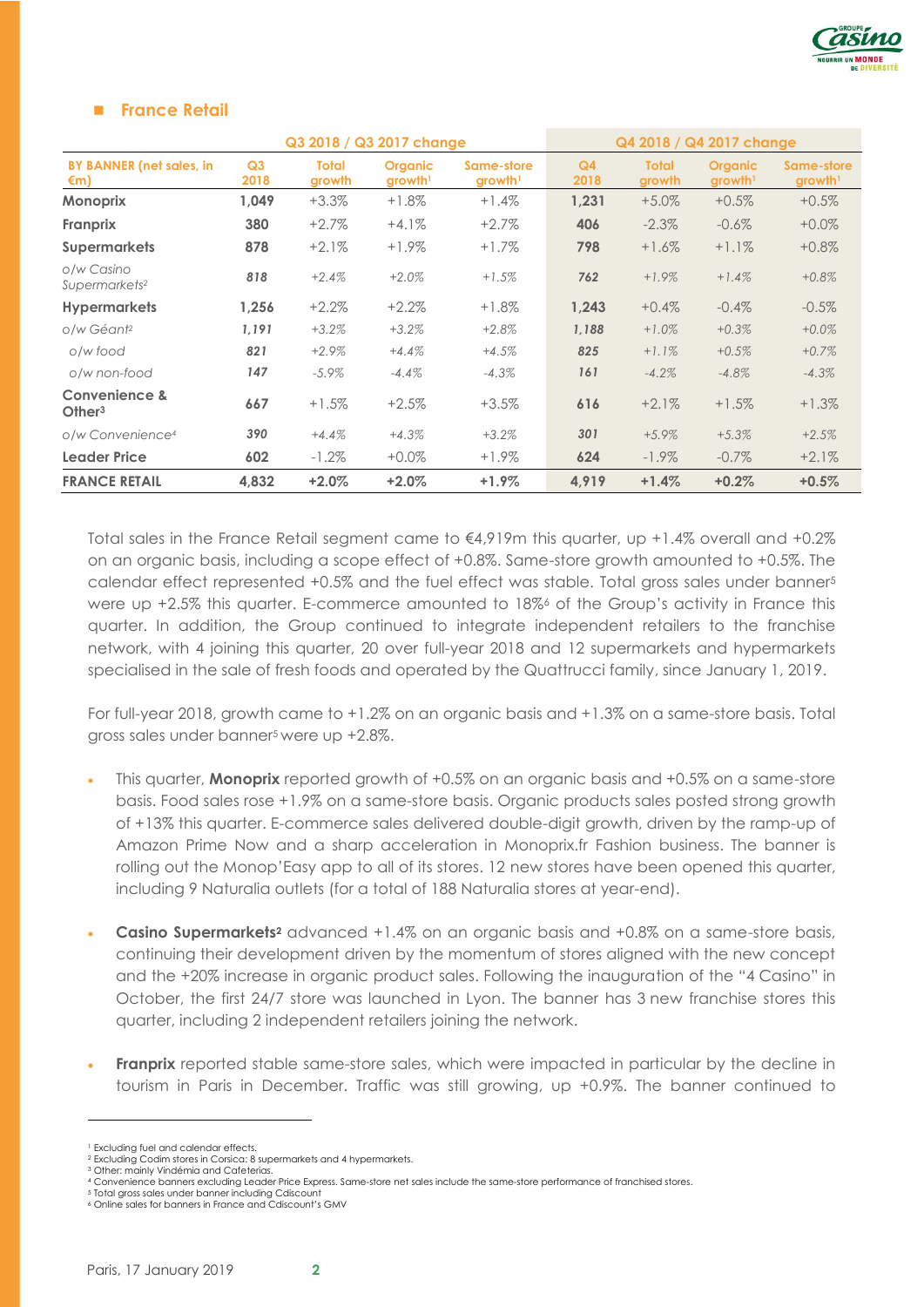

develop its innovations in catering and snack services. The "le drugstore parisien" concept performed very well and stepped up its service offering in Beauty. Franprix, whose mobile app has been downloaded 1.1 million times, continued to deploy stores that are 100% autonomous for part of the week. There are 55 such stores to date.

- **Géant hypermarkets<sup>1</sup>** sales were up +0.3% on an organic basis and stable on a same-store basis, reflecting the impact of the end-of-year social unrest, which significantly affected a third of the network. Excluding the significantly impacted stores, same-store sales rose +2.0%, of which +2.8% in food. The banner reported excellent growth in organic products, at +21%. Cdiscount corners contributed to the overall performance of the 49 stores where they are located. The banner accelerated its shift to digital: drive-throughs continued their strong expansion, up +24% this quarter, and downloads of the Casino Max app reached 1.8 million.
- In **Convenience<sup>2</sup>** sales advanced +5.3% on an organic basis and +2.5% on a same-store basis, driven by the strengthening of sales momentum and the development of fresh foods and organic lines. This quarter, franchised stores maintained solid same-store growth of +2.9%.
- **Leader Price** maintained its good momentum, with same-store sales up +2.1%, driven by the pursuit of very good performances by renovated stores (112 stores to date), the development of fresh market areas, the success of marketing initiatives (structuring of the offering, packaging, Sooa line, etc.) and the end-of-year celebrations.

# **GreenYellow**

At the end of December 2018, GreenYellow deployed 190 MWp on its photovoltaic activity. The current pipeline includes capacity of 200 MWp.

Major contracts were signed in Q4: a 50 MWp contract in Brazil, contracts in Thailand for a total of 18 MWp on 34 sites, hybrid plants in several cities in Madagascar for a total of 8 MWp.

The Reservoir Sun joint-venture with Engie is now operational, with the objective of deploying 50 MWp in 2019.

Finally, GreenYellow has signed a contract with AccorHotels to support them in the purchase of its energy, the optimization of their energy contracts and the monitoring of the consumption of their 1,400 hotels in France.

<sup>1</sup> Excluding Codim stores in Corsica: 8 supermarkets and 4 hypermarkets.

<sup>&</sup>lt;sup>2</sup> Convenience stores excluding Leader Price Express. Same-store net sales include the same-store performance of franchised stores.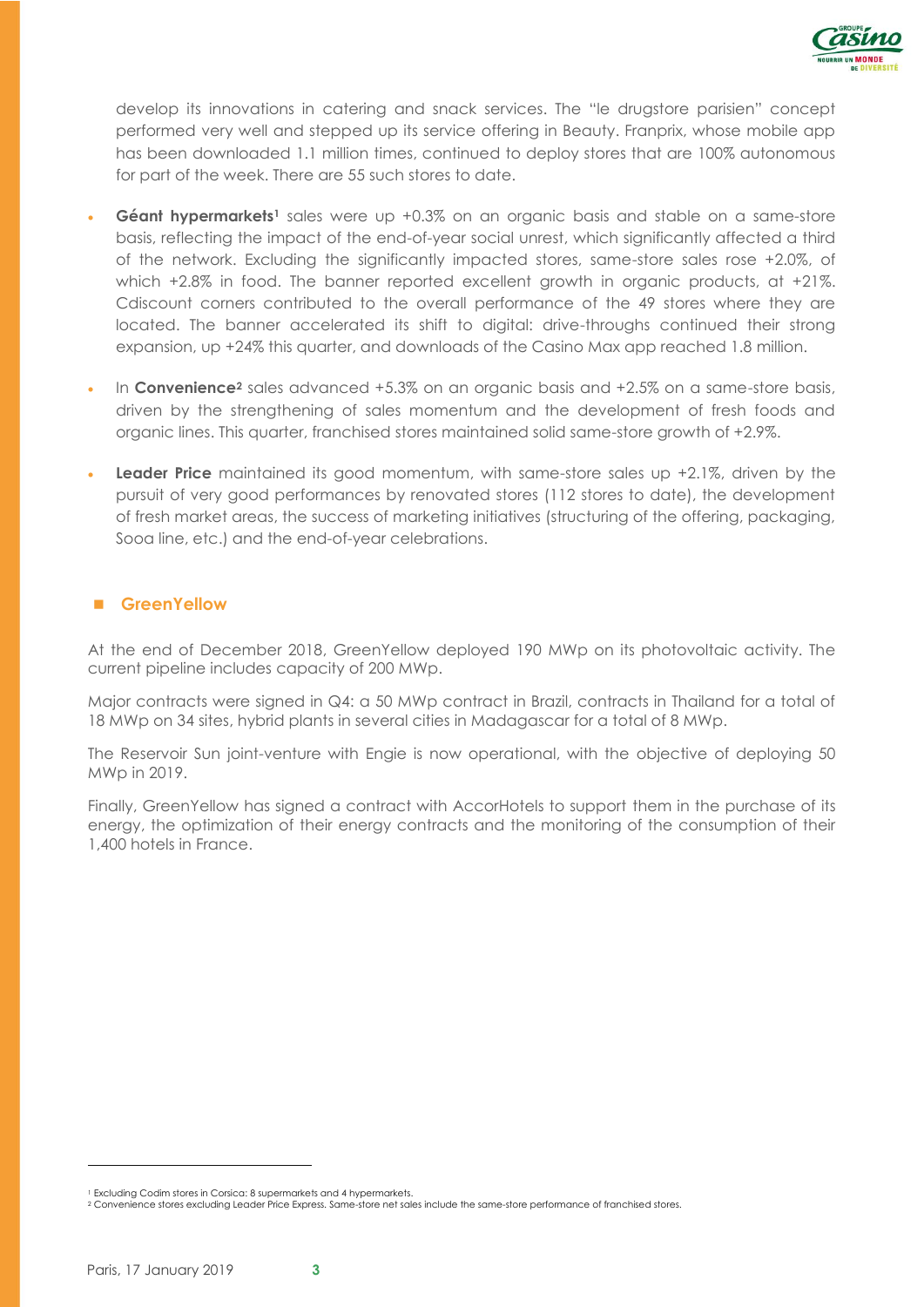

## **Cdiscount<sup>1</sup>**

Cdiscount's gross merchandise volume ("GMV"), totalling €1,160m this quarter, was up 11.9%<sup>2</sup> on an organic basis, and has been constantly increasing since Q1 2018.

Cdiscount benefited from the continued expansion of the marketplace, which remained a priority this quarter. The related Fulfillment by Cdiscount service advanced at a sustained pace. Monetisation revenues were up +23% for all of 2018. This quarter, Cdiscount Energie pursued its expansion with the sale of fuel oil to private individuals and enjoyed +30% growth in the number of registered customers versus the previous quarter. Cdiscount Voyages delivered robust +51% growth compared to the previous quarter. Financial services posted a solid increase for the full year, notably with the "Coup de Pouce" service achieving a +67% year-on-year improvement. Cdiscount corners, 49 to date, delivered a good performance over the quarter.

Cdiscount continued to develop its Cdiscount à Volonté ("CDAV") loyalty programme, for which the number of members at the end of year 2018 rose +23%, and now offers in particular a new enriched package for €29. The banner continued to deploy its delivery service in Europe (with 19 countries covered to date), via direct delivery and partner European marketplaces.

In addition, Cdiscount benefited from a record Black Friday performance, with €57m in GMV generated in a single day, posting double-digit growth compared to 2017. This quarter, the banner saw mobile traffic accelerate to represent 65% of total traffic.

| Key figures $(1)$                                 | Q4 2017 | Q4 2018 | <b>Reported</b><br>growth <sup>(1)</sup> | <b>Organic</b><br>growth <sup>(2)</sup> |
|---------------------------------------------------|---------|---------|------------------------------------------|-----------------------------------------|
| $GMV^{(3;4)}$ total including tax                 | 1.063   | 1,160   | $+9.1%$                                  | $+11.9\%$                               |
| o/w direct sales                                  | 686     | 725     | $+5.8\%$                                 |                                         |
| o/w marketplace sales                             | 298     | 335     | $+12.7%$                                 |                                         |
| Marketplace contribution to<br>e-commerce GMV (%) | 30.6%   | 32.9%   | $+220$ bp                                |                                         |
| Net sales <sup>(4)</sup> (in $\epsilon$ m)        | 672     | 702     | $+4.6%$                                  | $+7.9%$                                 |
| Traffic (millions of visits)                      | 282     | 288     | $+2.1%$                                  |                                         |
| Mobile traffic contribution (%)                   | 61.3%   | 65.1%   | $+377$ bp                                |                                         |
| Active customers <sup>(5)</sup> (millions)        | 8.6     | 8.9     | $+3.2%$                                  |                                         |

*Cnova provided a detailed report on its Q4 net sales on 11 January 2019.*

(1) Unaudited data published by Cnova NV. The reported figures present all revenues generated by Cdiscount, including the technical goods sales realized in Casino Group's hypermarkets and supermarkets in relation to the June 2017 multichannel agreement.

(2) Organic growth: figures exclude (i) sales realized in Casino Group's hypermarkets and supermarkets on technical goods and home category (total exclusion impact of +3.5 pts and +4.3 pts respectively on GMV and net sales in 4Q 2018; -0.9 pt and -1.3 pt respectively on GMV and net sales in FY 2018) and (ii) 1001Pneus acquisition in October (total exclusion impact of -0.7 pt and - 1.0 pt on GMV and net sales in 4Q 2018; -0.2 pt and -0.4 pt on GMV and net sales in FY 2018) but take into account showroom sales.

(3) GMV (gross merchandise volume) is defined as, all taxes included, product sales + other revenues + marketplace business volumes (calculated based on approved and sent orders) + GMV services.

(4) IFRS 15 (new standard on revenues) came into force on January 1, 2018. The main impact is that some suppliers' contributions are now recognized progressively (in proportion to merchandise being sold) vs. one-shot before. Consequently, GMV and net sales were adjusted in 2017 by respectively -€104 million and -€87 million to present comparable data.

(5) Active customers at the end of December having purchased at least once through Cdiscount sites and app during the previous 12 months.

<sup>1</sup> Data presented in this section correspond to those published by Cnova N.V. on 11 January 2019 (unaudited).

<sup>2</sup> The organic changes include showroom sales and services; exclude technical goods and home category sales made in Casino Group's hypermarkets and supermarkets, and 1001Pneus (acquired in October 2018).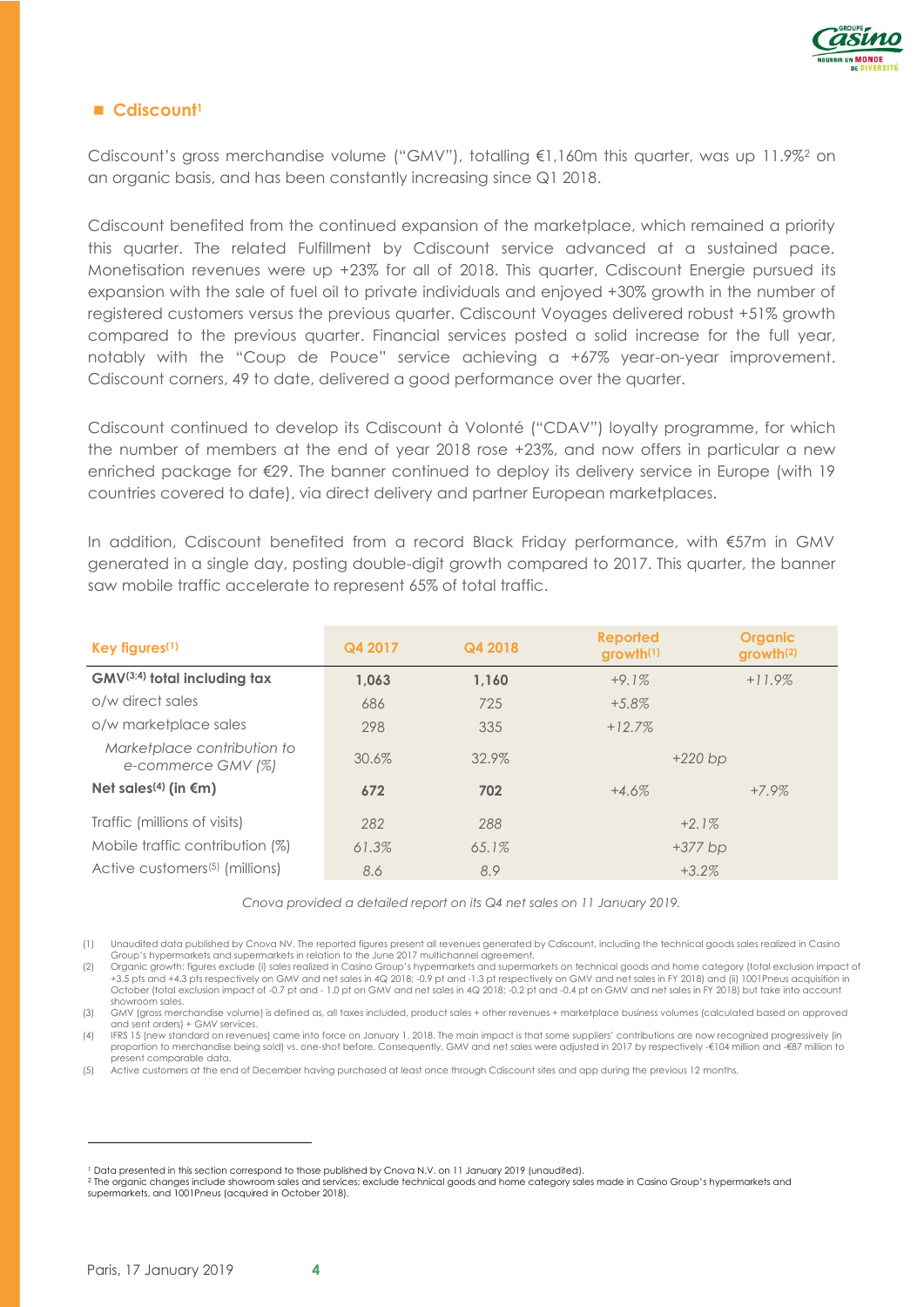

## **Latam Retail**

Group's sales in **Latin America** (Éxito Group and GPA Food) rose by +10.4% on an organic basis and +6.0% on a same-store basis this quarter. Consolidated net sales were impacted by unfavourable currency effect and hyperinflation, totalling -12.1%.

- **GPA Food** posted organic growth in sales of +12.0% and same-store growth of +6.9%<sup>1</sup>, significantly above inflation.
	- Sales at **Assaí** maintained their excellent momentum, with growth of +23.3% on an organic basis and +9.7%<sup>1</sup> on a same-store basis. The banner recorded a sustained increase in volumes and customer traffic. The stores inaugurated in the last 12 months are contributing to the banner's strong growth.
	- **Multivarejo** delivered a very good performance this quarter, with organic growth of +2.5% and same-store growth of +4.8%1.

Among the banners, **Extra hypermarkets** maintained good momentum. Same-store sales accelerated at **Extra supermarkets**, lifted by renovations to the new Mercado Extra and Compre Bem concepts, delivering double-digits growth. Same-store sales improved at **Pão de Açúcar**, driven by the good performance of renovated stores. The banner launched a unique phygital retail model dedicated to wine, "Pão de Açúcar Adega", combining a specialised boutique, a mobile app and an e-commerce platform. Lastly, same-store sales in **convenience** continued to accelerate, driven by the change in sales strategy initiated at the beginning of the year (review of the assortment and prices, development of the private label and implementation of promotional programmes).

The banner is continuing its digital transformation. 40% of identified sales are generated with customers using the "Meu Desconto" app, which has been downloaded over 7.5 million times. In addition, the banner is pursuing the development of express delivery services and in-store picking.

- A total of 10 Assaí stores were opened during the quarter. At Multivarejo, 1 Extra hypermarket and 12 Extra supermarkets were converted to the Compre Bem format. 13 Extra supermarkets were converted to the Mercado Extra format, increasing its number of stores to 23 at the end of December 2018.
- Sales at **Éxito Group** (excluding GPA Food) continued their sequential improvement in both organic and same-store terms this quarter.

*GPA provided a detailed report on its Q4 net sales on 11 January 2019. Éxito Group will provide a detailed report on its 2018 full-year results on 28 February 2019.*

\*\*\*

<sup>1</sup> Data published by the subsidiary.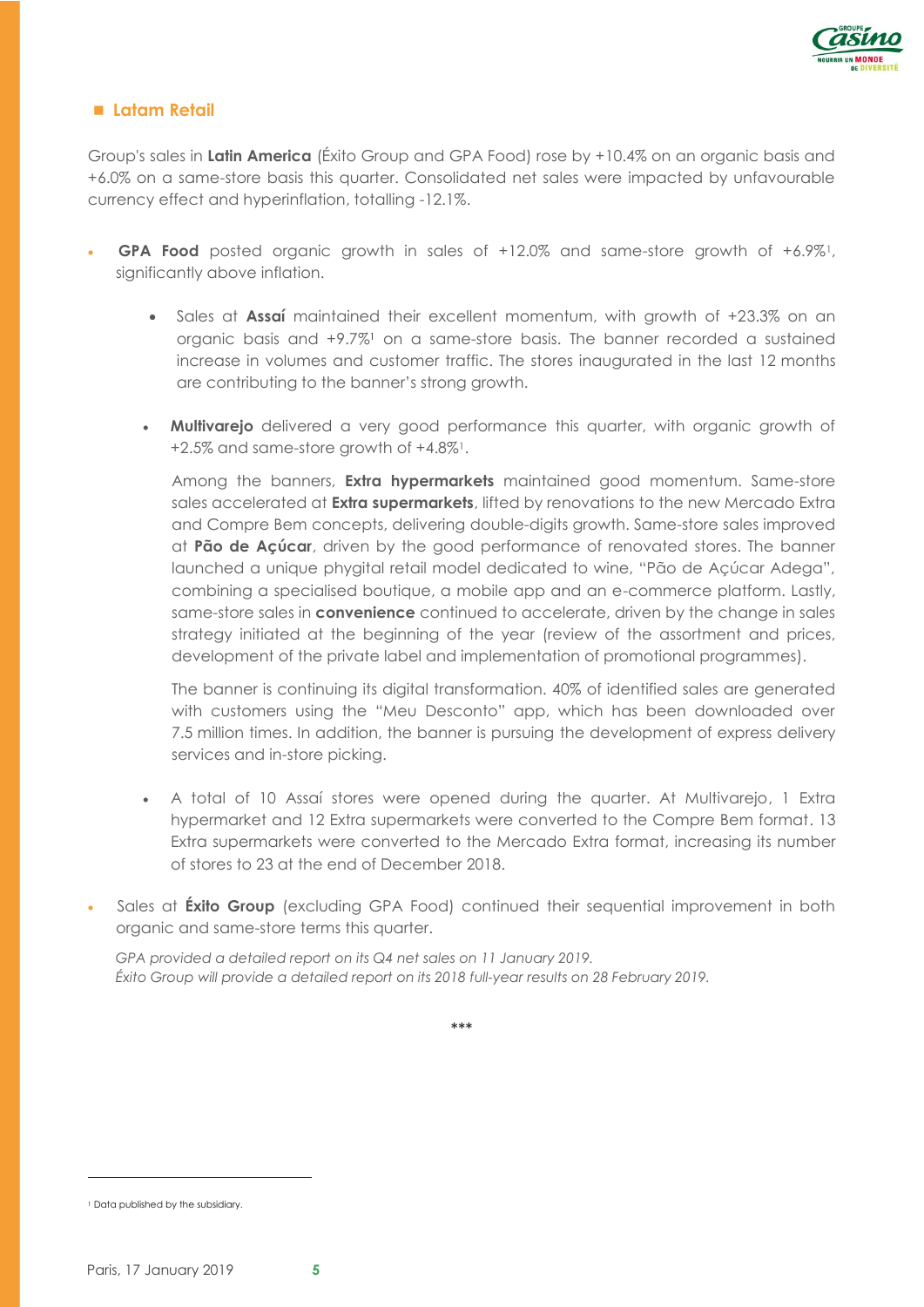

# **APPENDICES**

#### **Main changes in consolidation scope**

• Integration of Sarenza as of 30 April 2018 (Monoprix)

## **Exchange rate**

| <b>AVERAGE EXCHANGE RATES</b> | Q4 2017 | Q4 2018 | <b>Currency effect</b> |
|-------------------------------|---------|---------|------------------------|
| Brazil (EUR/BRL)              | 3.8196  | 4.3472  | $-12.1\%$              |
| Colombia (EUR/COP) (x 1000)   | 3.5169  | 3.6106  | $-2.6\%$               |
| Uruguay (EUR/UYP)             | 34.2994 | 37.1711 | $-7.7\%$               |
| Argentina (EUR/ARS)           | 20.6372 | 42.3748 | $-51.3\%$              |

#### **Implementation of IFRS 15**

In 2018, the Casino Group applied IFRS 15 – *Revenue from Contracts with Customers* – retrospectively.

The application of IFRS 15 has notably led to reclassifications between net sales, other revenues, cost of goods sold and selling expenses.

The following table describes the standard's impact on 2017 net sales.

| <b>Net sales</b><br>(in €m) | Q1 2017<br>reported | Q1 2017<br>restated | Q2 2017<br>reported | Q2 2017<br>restated | Q3 2017<br>reported | Q3 2017<br>restated | Q4 2017<br>reported | Q4 2017<br><b>restated</b> | 2017<br>reported | 2017<br>restated |
|-----------------------------|---------------------|---------------------|---------------------|---------------------|---------------------|---------------------|---------------------|----------------------------|------------------|------------------|
| France Retail               | 4,504               | 4,485               | 4.757               | 4.723               | 4.764               | 4,739               | 4,878               | 4,852                      | 18,903           | 18,799           |
| E-commerce                  | 469                 | 453                 | 402                 | 382                 | 487                 | 467                 | 637                 | 607                        | 1.995            | 908.             |
| Latam Retail                | 4,348               | 4,310               | 4,118               | 4,087               | 3.965               | 3.932               | 4.493               | 4,453                      | 16.924           | 16.782           |
| <b>TOTAL</b>                | 9.321               | 9.248               | 9.277               | 9.192               | 9.216               | 9.138               | 10,008              | 9.912                      | 37,822           | 37,490           |

## **Implementation of IAS 29**

IAS 29 standard relating to the treatment of hyperinflation in Argentina was applied for the closing of the financial statements at 31 December 2018 (Latam Retail segment). In accordance with the standard, net sales for the 2017 financial year has not been restated. For the purpose of calculating net sales for the fourth quarter of 2018, net sales as at 30 September 2018 has been restated.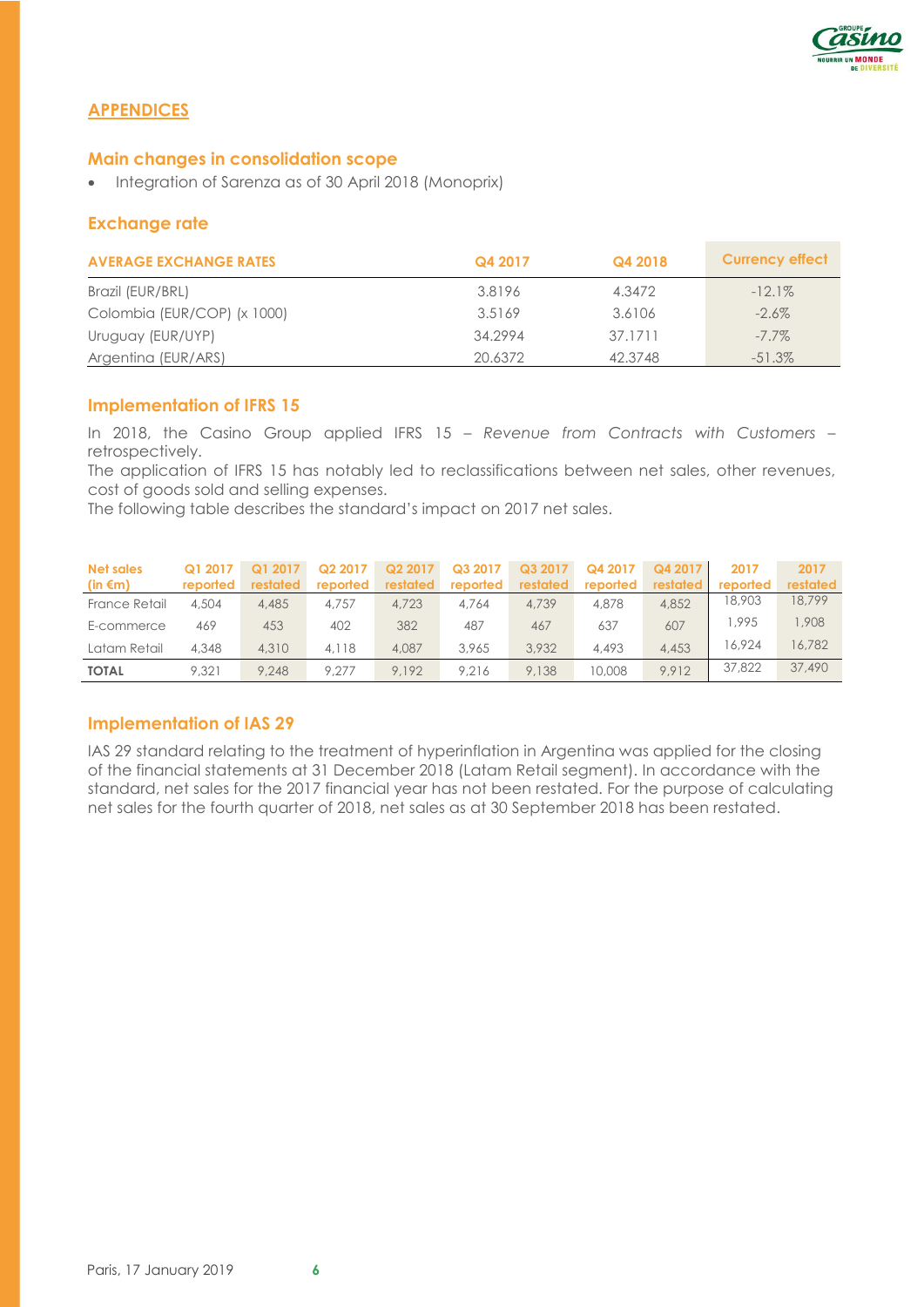

## **Gross sales under banner**

| <b>TOTAL ESTIMATED GROSS FOOD SALES</b>                |         |          | <b>Change (excl. calendar effects)</b> |  |  |
|--------------------------------------------------------|---------|----------|----------------------------------------|--|--|
| UNDER BANNER (in €m, excluding fuel, excluding<br>tax) | Q4 2018 | Q4 2018  | 2018                                   |  |  |
| <b>Monoprix</b>                                        | 1.252   | $+3.1%$  | $+3.8\%$                               |  |  |
| Franprix                                               | 458     | $-1.0\%$ | $+2.2\%$                               |  |  |
| <b>Supermarkets</b>                                    | 754     | $+1.2\%$ | $+1.7\%$                               |  |  |
| <b>Hypermarkets</b>                                    | 889     | $+0.5%$  | $+3.5%$                                |  |  |
| <b>Convenience &amp; Other</b>                         | 709     | $+2.2\%$ | $+1.0\%$                               |  |  |
| of/which Convenience                                   | 372     | $+6.6%$  | $+5.2%$                                |  |  |
| <b>Leader Price</b>                                    | 733     | $+1.8\%$ | $+0.8\%$                               |  |  |
| <b>TOTAL FOOD</b>                                      | 4.795   | $+1.5%$  | $+2.3%$                                |  |  |

| <b>TOTAL ESTIMATED GROSS NON-FOOD SALES</b>            | <b>Change (excl. calendar effects)</b> |          |          |
|--------------------------------------------------------|----------------------------------------|----------|----------|
| UNDER BANNER (in €m, excluding fuel, excluding<br>tax) | Q4 2018                                | Q4 2018  | 2018     |
| <b>Hypermarkets</b>                                    | 174                                    | $-4.8\%$ | $-5.4\%$ |
| Cdiscount                                              | 870                                    | $+9.9\%$ | $+7.9\%$ |
| <b>TOTAL NON-FOOD</b>                                  | 1.044                                  | $+7.2\%$ | $+5.2\%$ |

| <b>TOTAL ESTIMATED GROSS SALES UNDER BANNER</b>            | Change (excl. calendar effects) |         |          |
|------------------------------------------------------------|---------------------------------|---------|----------|
| (in $\epsilon$ m, excluding fuel, excluding $\text{tax}$ ) | Q4 2018                         | G4 2018 | 2018     |
| <b>TOTAL FRANCE AND CDISCOUNT</b>                          | 5.838                           | $+2.5%$ | $+2.8\%$ |

# **2018 / 2017 change in France by banner**

| BY BANNER (net sales, in €m)         | 2018   | <b>Total growth</b> |          | Organic growth <sup>1</sup> Same-store growth <sup>1</sup> |
|--------------------------------------|--------|---------------------|----------|------------------------------------------------------------|
| <b>Monoprix</b>                      | 4,519  | $+3.5%$             | $+1.7%$  | $+1.1%$                                                    |
| Franprix                             | 1,604  | $+0.4%$             | $+1.5%$  | $+1.2\%$                                                   |
| <b>Supermarkets</b>                  | 3.225  | $+1.0\%$            | $+1.4%$  | $+1.3\%$                                                   |
| o/w Casino Supermarkets <sup>2</sup> | 3,053  | $+1.2%$             | $+1.6%$  | $+1.3%$                                                    |
| <b>Hypermarkets</b>                  | 4.762  | $+2.4%$             | $+1.9\%$ | $+1.4%$                                                    |
| o/w Géant <sup>2</sup>               | 4,537  | $+2.9%$             | $+2.2%$  | $+1.9%$                                                    |
| o/w food                             | 3,140  | $+2.9%$             | $+3.2%$  | $+3.4%$                                                    |
| o/w non-food                         | 554    | $-6.0\%$            | $-5.7\%$ | $-5.5%$                                                    |
| Convenience & Other <sup>3</sup>     | 2.464  | $+0.3%$             | $+0.6%$  | $+1.5%$                                                    |
| o/w Convenience4                     | 1,313  | $+3.9%$             | $+4.1%$  | $+1.7%$                                                    |
| <b>Leader Price</b>                  | 2,487  | $-1.9\%$            | $-0.5\%$ | $+1.8\%$                                                   |
| <b>FRANCE RETAIL</b>                 | 19.061 | $+1.4%$             | $+1.2%$  | $+1.3%$                                                    |

<sup>&</sup>lt;sup>1</sup> Excluding fuel and calendar effects.<br><sup>2</sup> Excluding Codim stores in Consica: 8 supermarkets and 4 hypermarkets.<br><sup>3</sup> Other: mainly Vindémia and Cafeterias.<br><sup>4</sup> Convenience banners excluding Leader Price Express. Same-sto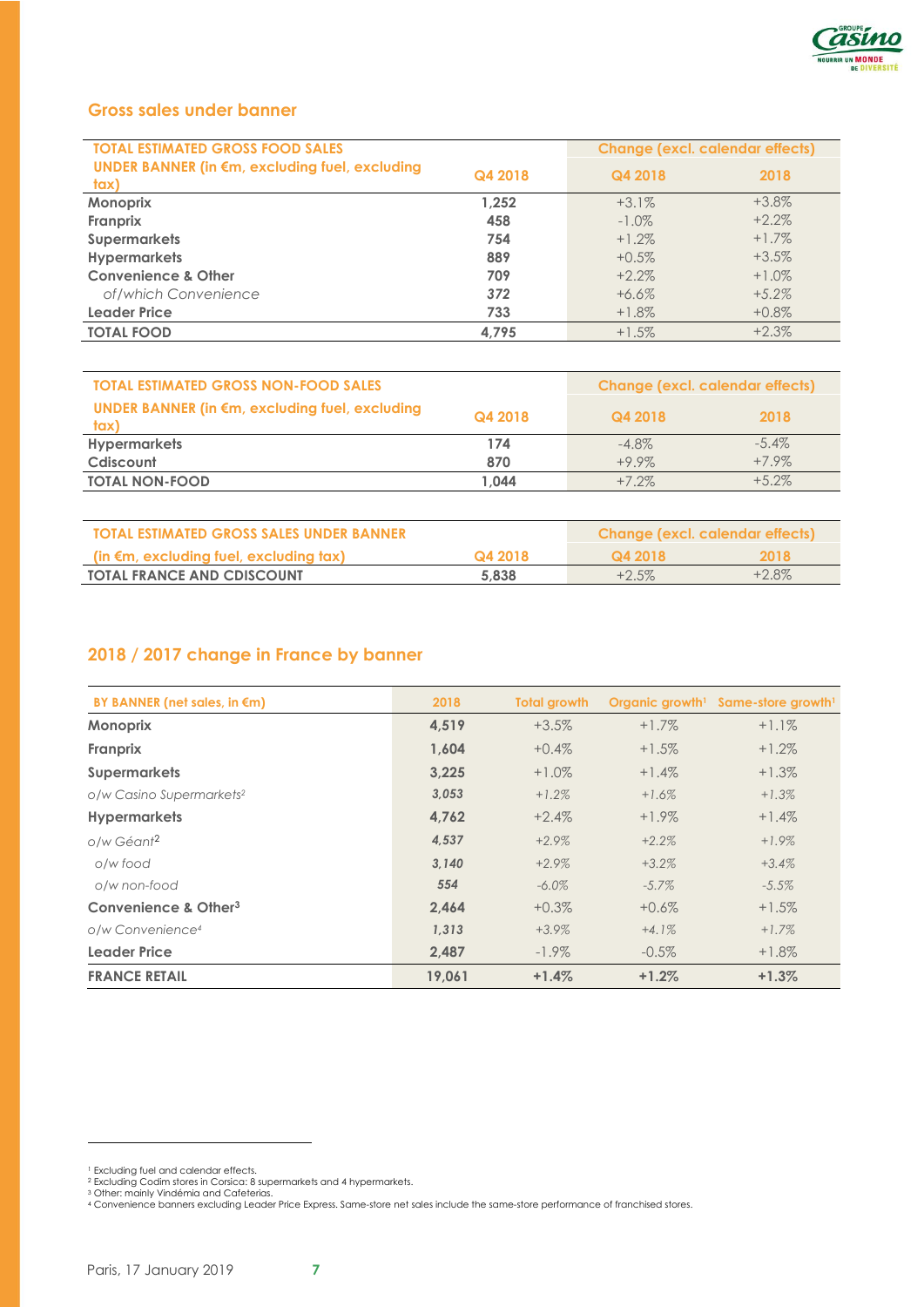

# **Store network at period-end**

| <b>FRANCE</b>                               | 31 March<br>2018 | 30 June<br>2018 | 30 Sep.<br>2018 | 31 Dec.<br>2018 |
|---------------------------------------------|------------------|-----------------|-----------------|-----------------|
| <b>Géant Casino hypermarkets</b>            | 123              | 124             | 123             | 122             |
| o/w French franchised affiliates            | 8                | 8               |                 | 7               |
| International affiliates                    | 5                | 6               | 6               | 5               |
| <b>Casino Supermarkets</b>                  | 435              | 436             | 439             | 442             |
| o/w French franchised affiliates            | 108              | 111             | 101             | 104             |
| International franchised affiliates         | 17               | 17              | 17              | 19              |
| <b>Monoprix</b>                             | 790              | 794             | 797             | 795             |
| o/w franchised affiliates                   | 214              | 213             | 210             | 203             |
| Naturalia                                   | 162              | 166             | 171             | 175             |
| Naturalia franchises                        | 7                | 7               | 11              | 13              |
| Franprix                                    | 901              | 902             | 902             | 894             |
| o/w franchises                              | 413              | 420             | 422             | 433             |
| <b>Leader Price</b>                         | 773              | 776             | 768             | 726             |
| o/w franchises                              | 449              | 454             | 414             | 394             |
| Convenience                                 | 5,362            | 5,260           | 5,235           | 5,153           |
| Other activities (Restaurants, Drive, etc.) | 609              | 610             | 598             | 591             |
| <b>Indian Ocean</b>                         | 214              | 223             | 231             | 239             |
| <b>TOTAL France</b>                         | 9,207            | 9,125           | 9,093           | 8,962           |

| <b>INTERNATIONAL</b>                               | 31 March<br>2018 | 30 June<br>2018 | 30 Sep.<br>2018 | 31 Dec.<br>2018 |
|----------------------------------------------------|------------------|-----------------|-----------------|-----------------|
| <b>ARGENTINA</b>                                   | 29               | 29              | 28              | 27              |
| Libertad hypermarkets                              | 15               | 15              | 15              | 15              |
| Mini Libertad and Petit Libertad mini-supermarkets | 14               | 14              | 13              | 12              |
| <b>URUGUAY</b>                                     | 86               | 87              | 88              | 89              |
| Géant hypermarkets                                 | $\overline{2}$   | $\overline{2}$  | $\overline{2}$  | $\overline{2}$  |
| Disco supermarkets                                 | 29               | 29              | 29              | 29              |
| Devoto supermarkets                                | 24               | 24              | 24              | 24              |
| Devoto Express mini-supermarkets                   | 31               | 32              | 33              | 34              |
| <b>BRAZIL</b>                                      | 1,072            | 1,074           | 1,063           | 1,057           |
| Extra hypermarkets                                 | 113              | 113             | 112             | 112             |
| Pão de Açúcar supermarkets                         | 186              | 186             | 186             | 186             |
| Extra supermarkets                                 | 187              | 187             | 173             | 173             |
| Compre Bem                                         |                  |                 |                 | 13              |
| Assaí (cash & carry)                               | 127              | 130             | 134             | 144             |
| Mini Mercado Extra & Minuto Pão de Açúcar          | 265              | 265             | 265             | 235             |
| Drugstores                                         | 123              | 123             | 123             | 123             |
| + Service stations                                 | 71               | 70              | 70              | 71              |
| <b>COLOMBIA</b>                                    | 1,847            | 1,912           | 1,897           | 1,973           |
| Éxito hypermarkets                                 | 90               | 90              | 90              | 92              |
| Éxito and Carulla supermarkets                     | 163              | 160             | 160             | 161             |
| Super Inter supermarkets                           | 71               | 73              | 73              | 73              |
| Surtimax (discount)                                | 1,410            | 1,477           | 1,461           | 1,531           |
| o/w "Aliados"                                      | 1,286            | 1,353           | 1,348           | 1,419           |
| B <sub>2</sub> B                                   | 9                | 13              | 15              | 18              |
| Éxito Express & Carulla Express mini-supermarkets  | 104              | 99              | 98              | 98              |
| <b>CAMEROON</b>                                    |                  | $\mathbf{1}$    | $\mathbf{1}$    | $\mathbf{1}$    |
| Cash & carry                                       |                  |                 |                 |                 |
| <b>TOTAL International</b>                         | 3,034            | 3,103           | 3,077           | 3,147           |